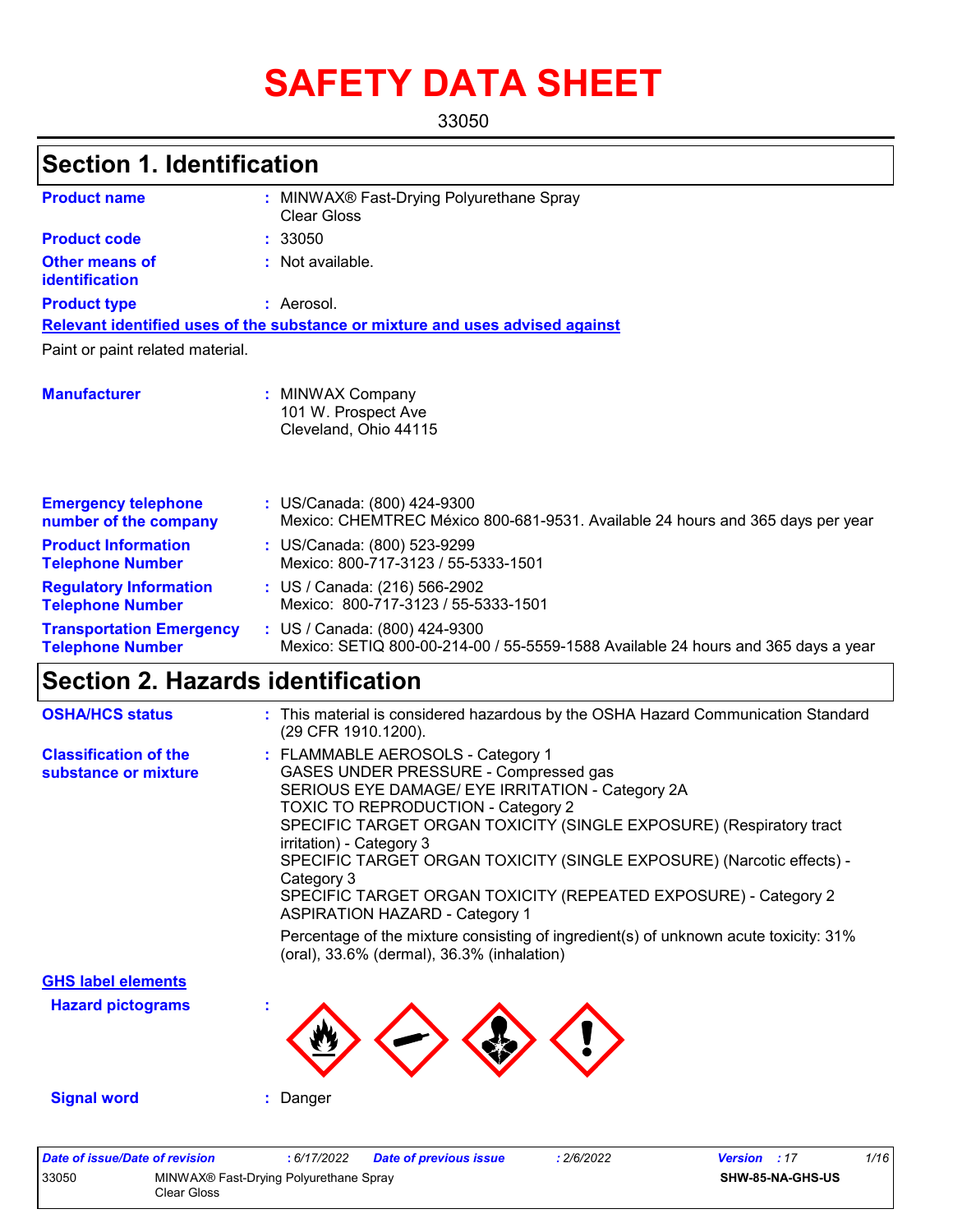# **Section 2. Hazards identification**

| <b>Hazard statements</b>                   | : Extremely flammable aerosol.<br>Contains gas under pressure; may explode if heated.<br>May be fatal if swallowed and enters airways.<br>Causes serious eye irritation.<br>May cause respiratory irritation.<br>May cause drowsiness or dizziness.<br>Suspected of damaging fertility or the unborn child.<br>May cause damage to organs through prolonged or repeated exposure.                                                                                                                                                            |
|--------------------------------------------|----------------------------------------------------------------------------------------------------------------------------------------------------------------------------------------------------------------------------------------------------------------------------------------------------------------------------------------------------------------------------------------------------------------------------------------------------------------------------------------------------------------------------------------------|
| <b>Precautionary statements</b>            |                                                                                                                                                                                                                                                                                                                                                                                                                                                                                                                                              |
| <b>General</b>                             | : Read label before use. Keep out of reach of children. If medical advice is needed,<br>have product container or label at hand.                                                                                                                                                                                                                                                                                                                                                                                                             |
| <b>Prevention</b>                          | : Obtain special instructions before use. Do not handle until all safety precautions have<br>been read and understood. Wear protective gloves, protective clothing and eye or face<br>protection. Keep away from heat, hot surfaces, sparks, open flames and other ignition<br>sources. No smoking. Do not spray on an open flame or other ignition source. Use<br>only outdoors or in a well-ventilated area. Do not breathe dust or mist. Wash<br>thoroughly after handling. Pressurized container: Do not pierce or burn, even after use. |
| <b>Response</b>                            | : IF exposed or concerned: Get medical advice or attention. IF INHALED: Remove<br>person to fresh air and keep comfortable for breathing. Call a POISON CENTER or<br>doctor if you feel unwell. IF SWALLOWED: Immediately call a POISON CENTER or<br>doctor. Do NOT induce vomiting. IF IN EYES: Rinse cautiously with water for several<br>minutes. Remove contact lenses, if present and easy to do. Continue rinsing. If eye<br>irritation persists: Get medical advice or attention.                                                     |
| <b>Storage</b>                             | : Store locked up. Protect from sunlight. Do not expose to temperatures exceeding 50<br>°C/122 °F. Store in a well-ventilated place. Keep container tightly closed.                                                                                                                                                                                                                                                                                                                                                                          |
| <b>Disposal</b>                            | Dispose of contents and container in accordance with all local, regional, national and<br>international regulations.                                                                                                                                                                                                                                                                                                                                                                                                                         |
| <b>Supplemental label</b><br>elements      | DELAYED EFFECTS FROM LONG TERM OVEREXPOSURE. Contains solvents which<br>can cause permanent brain and nervous system damage. Intentional misuse by<br>deliberately concentrating and inhaling the contents can be harmful or fatal. WARNING:<br>This product contains chemicals known to the State of California to cause cancer and<br>birth defects or other reproductive harm.                                                                                                                                                            |
|                                            | Please refer to the SDS for additional information. Keep out of reach of children. Keep<br>upright in a cool, dry place. Do not discard empty can in trash compactor.                                                                                                                                                                                                                                                                                                                                                                        |
| <b>Hazards not otherwise</b><br>classified | : DANGER: Rags, steel wool, other waste soaked with this product, and sanding residue<br>may spontaneously catch fire if improperly discarded. Immediately place rags, steel<br>wool, other waste soaked with this product, and sanding residue in a sealed, water-filled,<br>metal container. Dispose of in accordance with local fire regulations.                                                                                                                                                                                         |

# **Section 3. Composition/information on ingredients**

| Substance/mixture     | : Mixture        |
|-----------------------|------------------|
| <b>Other means of</b> | : Not available. |
| <b>identification</b> |                  |

#### **CAS number/other identifiers**

| <b>Ingredient name</b>              | % by weight | <b>CAS number</b> |
|-------------------------------------|-------------|-------------------|
| l Acetone                           | I≥25 - ≤50  | 67-64-1           |
| Light Aliphatic Hydrocarbon         | 210 - ≤25   | 64742-47-8        |
| l Propane                           | 210 - ≤25   | 74-98-6           |
| Butane                              | 210 - ≤25   | 106-97-8          |
| Light Aliphatic Hydrocarbon Solvent | l≤3         | 64742-49-0        |
| Light Aliphatic Hydrocarbon Solvent | l≤3         | 68410-97-9        |
| Lt. Aliphatic Hydrocarbon Solvent   | l≤3         | 64742-89-8        |
| Heptane                             | $<$ 1       | 142-82-5          |

| Date of issue/Date of revision |                                                       | : 6/17/2022 | <b>Date of previous issue</b> | : 2/6/2022 | <b>Version</b> : 17     |  | 2/16 |
|--------------------------------|-------------------------------------------------------|-------------|-------------------------------|------------|-------------------------|--|------|
| 33050                          | MINWAX® Fast-Drying Polyurethane Spray<br>Clear Gloss |             |                               |            | <b>SHW-85-NA-GHS-US</b> |  |      |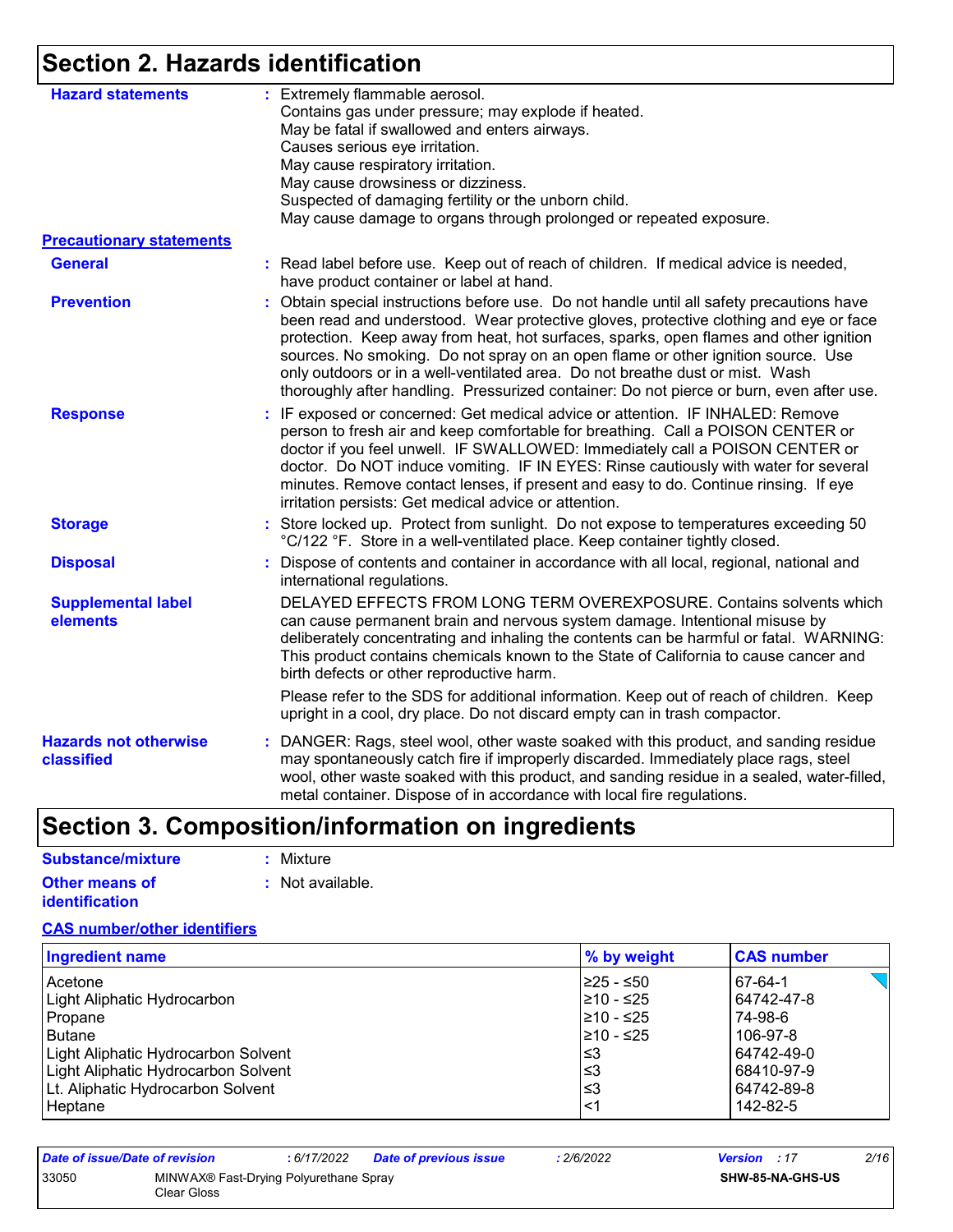### **Section 3. Composition/information on ingredients**

Any concentration shown as a range is to protect confidentiality or is due to batch variation.

**There are no additional ingredients present which, within the current knowledge of the supplier and in the concentrations applicable, are classified and hence require reporting in this section.**

**Occupational exposure limits, if available, are listed in Section 8.**

### **Section 4. First aid measures**

| <b>Description of necessary first aid measures</b> |                                                                                                                                                                                                                                                                                                                                                                                                                                                                                                                                                                                                                                                                                                                                                         |
|----------------------------------------------------|---------------------------------------------------------------------------------------------------------------------------------------------------------------------------------------------------------------------------------------------------------------------------------------------------------------------------------------------------------------------------------------------------------------------------------------------------------------------------------------------------------------------------------------------------------------------------------------------------------------------------------------------------------------------------------------------------------------------------------------------------------|
| <b>Eye contact</b>                                 | : Immediately flush eyes with plenty of water, occasionally lifting the upper and lower<br>eyelids. Check for and remove any contact lenses. Continue to rinse for at least 10<br>minutes. Get medical attention.                                                                                                                                                                                                                                                                                                                                                                                                                                                                                                                                       |
| <b>Inhalation</b>                                  | : Remove victim to fresh air and keep at rest in a position comfortable for breathing. If it<br>is suspected that fumes are still present, the rescuer should wear an appropriate mask<br>or self-contained breathing apparatus. If not breathing, if breathing is irregular or if<br>respiratory arrest occurs, provide artificial respiration or oxygen by trained personnel. It<br>may be dangerous to the person providing aid to give mouth-to-mouth resuscitation.<br>Get medical attention. If necessary, call a poison center or physician. If unconscious,<br>place in recovery position and get medical attention immediately. Maintain an open<br>airway. Loosen tight clothing such as a collar, tie, belt or waistband.                    |
| <b>Skin contact</b>                                | : Flush contaminated skin with plenty of water. Remove contaminated clothing and<br>shoes. Continue to rinse for at least 10 minutes. Get medical attention. Wash clothing<br>before reuse. Clean shoes thoroughly before reuse.                                                                                                                                                                                                                                                                                                                                                                                                                                                                                                                        |
| <b>Ingestion</b>                                   | : Get medical attention immediately. Call a poison center or physician. Wash out mouth<br>with water. Remove dentures if any. If material has been swallowed and the exposed<br>person is conscious, give small quantities of water to drink. Stop if the exposed person<br>feels sick as vomiting may be dangerous. Aspiration hazard if swallowed. Can enter<br>lungs and cause damage. Do not induce vomiting. If vomiting occurs, the head should<br>be kept low so that vomit does not enter the lungs. Never give anything by mouth to an<br>unconscious person. If unconscious, place in recovery position and get medical<br>attention immediately. Maintain an open airway. Loosen tight clothing such as a collar,<br>tie, belt or waistband. |

|                                | <b>Most important symptoms/effects, acute and delayed</b>                                                                                                                                                         |
|--------------------------------|-------------------------------------------------------------------------------------------------------------------------------------------------------------------------------------------------------------------|
|                                | <b>Potential acute health effects</b>                                                                                                                                                                             |
| <b>Eye contact</b>             | : Causes serious eye irritation.                                                                                                                                                                                  |
| <b>Inhalation</b>              | : Can cause central nervous system (CNS) depression. May cause drowsiness or<br>dizziness. May cause respiratory irritation.                                                                                      |
| <b>Skin contact</b>            | : No known significant effects or critical hazards.                                                                                                                                                               |
| <b>Ingestion</b>               | : Can cause central nervous system (CNS) depression. May be fatal if swallowed and<br>enters airways.                                                                                                             |
|                                | Over-exposure signs/symptoms                                                                                                                                                                                      |
| <b>Eye contact</b>             | : Adverse symptoms may include the following:<br>pain or irritation<br>watering<br>redness                                                                                                                        |
| <b>Inhalation</b>              | : Adverse symptoms may include the following:<br>respiratory tract irritation<br>coughing<br>nausea or vomiting<br>headache<br>drowsiness/fatigue<br>dizziness/vertigo<br>unconsciousness<br>reduced fetal weight |
| Date of issue/Date of revision | 3/16<br>: 6/17/2022<br>: 2/6/2022<br><b>Version</b> : 17<br><b>Date of previous issue</b>                                                                                                                         |
| 33050                          | MINWAX® Fast-Drying Polyurethane Spray<br>SHW-85-NA-GHS-US<br><b>Clear Gloss</b>                                                                                                                                  |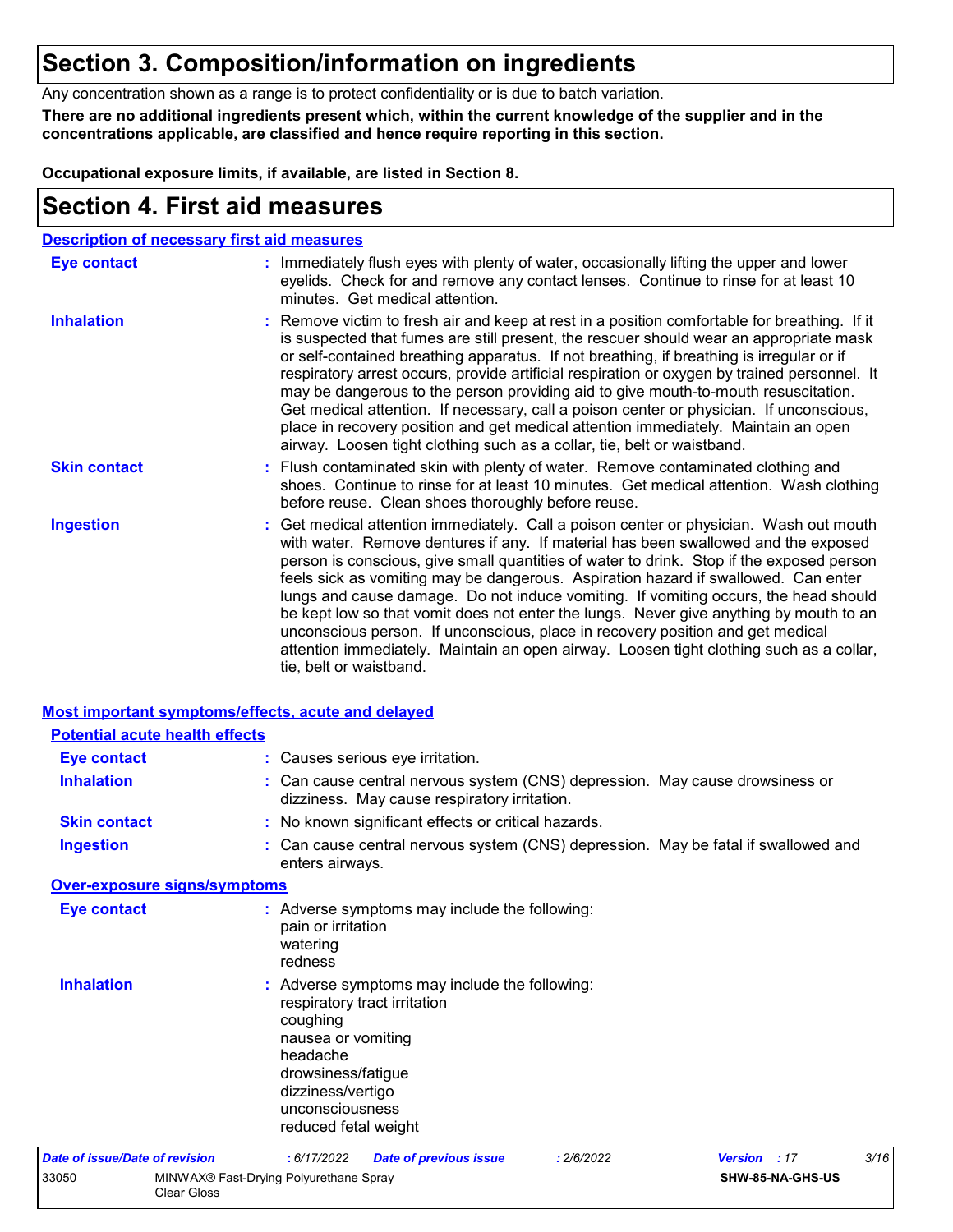### **Section 4. First aid measures**

|                                   | increase in fetal deaths<br>skeletal malformations                                                                                                                                                                                                                                                                      |  |
|-----------------------------------|-------------------------------------------------------------------------------------------------------------------------------------------------------------------------------------------------------------------------------------------------------------------------------------------------------------------------|--|
| <b>Skin contact</b>               | : Adverse symptoms may include the following:<br>reduced fetal weight<br>increase in fetal deaths<br>skeletal malformations                                                                                                                                                                                             |  |
| <b>Ingestion</b>                  | : Adverse symptoms may include the following:<br>nausea or vomiting<br>reduced fetal weight<br>increase in fetal deaths<br>skeletal malformations                                                                                                                                                                       |  |
|                                   | <b>Indication of immediate medical attention and special treatment needed, if necessary</b>                                                                                                                                                                                                                             |  |
| <b>Notes to physician</b>         | : Treat symptomatically. Contact poison treatment specialist immediately if large<br>quantities have been ingested or inhaled.                                                                                                                                                                                          |  |
| <b>Specific treatments</b>        | : No specific treatment.                                                                                                                                                                                                                                                                                                |  |
| <b>Protection of first-aiders</b> | : No action shall be taken involving any personal risk or without suitable training. If it is<br>suspected that fumes are still present, the rescuer should wear an appropriate mask or<br>self-contained breathing apparatus. It may be dangerous to the person providing aid to<br>give mouth-to-mouth resuscitation. |  |
|                                   |                                                                                                                                                                                                                                                                                                                         |  |

**See toxicological information (Section 11)**

# **Section 5. Fire-fighting measures**

| <b>Extinguishing media</b>                               |                                                                                                                                                                                                                                                                                                                                                                                                                                                       |
|----------------------------------------------------------|-------------------------------------------------------------------------------------------------------------------------------------------------------------------------------------------------------------------------------------------------------------------------------------------------------------------------------------------------------------------------------------------------------------------------------------------------------|
| <b>Suitable extinguishing</b><br>media                   | : Use an extinguishing agent suitable for the surrounding fire.                                                                                                                                                                                                                                                                                                                                                                                       |
| <b>Unsuitable extinguishing</b><br>media                 | : None known.                                                                                                                                                                                                                                                                                                                                                                                                                                         |
| <b>Specific hazards arising</b><br>from the chemical     | : Extremely flammable aerosol. Runoff to sewer may create fire or explosion hazard. In<br>a fire or if heated, a pressure increase will occur and the container may burst, with the<br>risk of a subsequent explosion. Gas may accumulate in low or confined areas or travel<br>a considerable distance to a source of ignition and flash back, causing fire or explosion.<br>Bursting aerosol containers may be propelled from a fire at high speed. |
| <b>Hazardous thermal</b><br>decomposition products       | Decomposition products may include the following materials:<br>carbon dioxide<br>carbon monoxide                                                                                                                                                                                                                                                                                                                                                      |
| <b>Special protective actions</b><br>for fire-fighters   | : Promptly isolate the scene by removing all persons from the vicinity of the incident if<br>there is a fire. No action shall be taken involving any personal risk or without suitable<br>training. Move containers from fire area if this can be done without risk. Use water<br>spray to keep fire-exposed containers cool.                                                                                                                         |
| <b>Special protective</b><br>equipment for fire-fighters | Fire-fighters should wear appropriate protective equipment and self-contained breathing<br>apparatus (SCBA) with a full face-piece operated in positive pressure mode.                                                                                                                                                                                                                                                                                |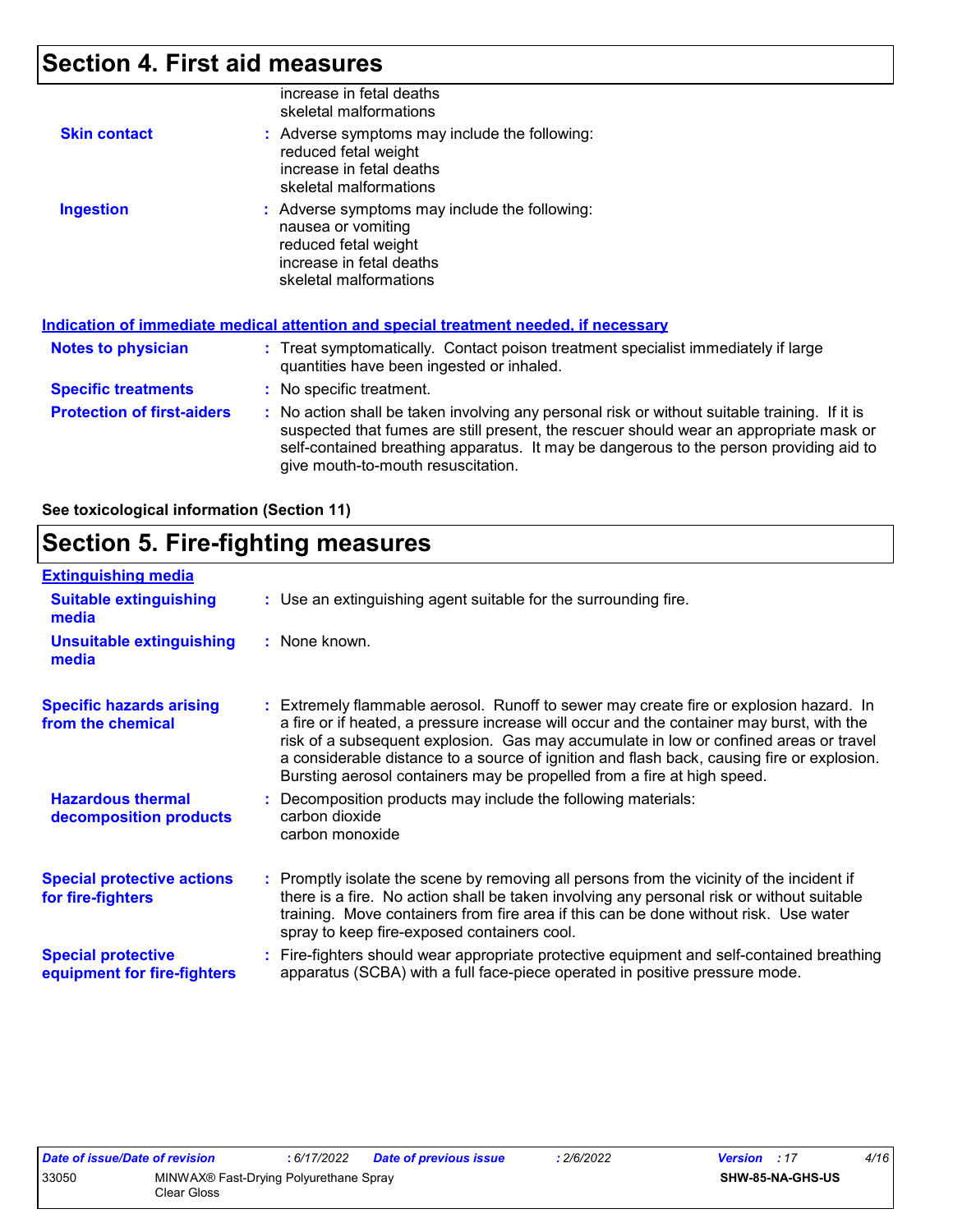### **Section 6. Accidental release measures**

|                                                              | Personal precautions, protective equipment and emergency procedures                                                                                                                                                                                                                                                                                                                                                                                                                                                                                                                                                                                                                                                                                                              |
|--------------------------------------------------------------|----------------------------------------------------------------------------------------------------------------------------------------------------------------------------------------------------------------------------------------------------------------------------------------------------------------------------------------------------------------------------------------------------------------------------------------------------------------------------------------------------------------------------------------------------------------------------------------------------------------------------------------------------------------------------------------------------------------------------------------------------------------------------------|
| For non-emergency<br>personnel                               | : No action shall be taken involving any personal risk or without suitable training.<br>Evacuate surrounding areas. Keep unnecessary and unprotected personnel from<br>entering. In the case of aerosols being ruptured, care should be taken due to the rapid<br>escape of the pressurized contents and propellant. If a large number of containers are<br>ruptured, treat as a bulk material spillage according to the instructions in the clean-up<br>section. Do not touch or walk through spilled material. Shut off all ignition sources. No<br>flares, smoking or flames in hazard area. Avoid breathing vapor or mist. Provide<br>adequate ventilation. Wear appropriate respirator when ventilation is inadequate. Put<br>on appropriate personal protective equipment. |
| For emergency responders                                     | If specialized clothing is required to deal with the spillage, take note of any information in<br>÷.<br>Section 8 on suitable and unsuitable materials. See also the information in "For non-<br>emergency personnel".                                                                                                                                                                                                                                                                                                                                                                                                                                                                                                                                                           |
| <b>Environmental precautions</b>                             | : Avoid dispersal of spilled material and runoff and contact with soil, waterways, drains<br>and sewers. Inform the relevant authorities if the product has caused environmental<br>pollution (sewers, waterways, soil or air).                                                                                                                                                                                                                                                                                                                                                                                                                                                                                                                                                  |
| <b>Methods and materials for containment and cleaning up</b> |                                                                                                                                                                                                                                                                                                                                                                                                                                                                                                                                                                                                                                                                                                                                                                                  |
| <b>Small spill</b>                                           | : Stop leak if without risk. Move containers from spill area. Use spark-proof tools and<br>explosion-proof equipment. Dilute with water and mop up if water-soluble. Alternatively,<br>or if water-insoluble, absorb with an inert dry material and place in an appropriate waste<br>disposal container. Dispose of via a licensed waste disposal contractor.                                                                                                                                                                                                                                                                                                                                                                                                                    |
| <b>Large spill</b>                                           | : Stop leak if without risk. Move containers from spill area. Use spark-proof tools and<br>explosion-proof equipment. Approach release from upwind. Prevent entry into sewers,<br>water courses, basements or confined areas. Wash spillages into an effluent treatment<br>plant or proceed as follows. Contain and collect spillage with non-combustible,<br>absorbent material e.g. sand, earth, vermiculite or diatomaceous earth and place in<br>container for disposal according to local regulations (see Section 13). Dispose of via a<br>licensed waste disposal contractor. Contaminated absorbent material may pose the<br>same hazard as the spilled product. Note: see Section 1 for emergency contact<br>information and Section 13 for waste disposal.             |

# **Section 7. Handling and storage**

#### **Precautions for safe handling**

| <b>Protective measures</b>                       | : Put on appropriate personal protective equipment (see Section 8). Pressurized<br>container: protect from sunlight and do not expose to temperatures exceeding 50°C. Do<br>not pierce or burn, even after use. Avoid exposure - obtain special instructions before<br>use. Avoid exposure during pregnancy. Do not handle until all safety precautions have<br>been read and understood. Do not get in eyes or on skin or clothing. Do not breathe<br>vapor or mist. Do not swallow. Avoid breathing gas. Use only with adequate ventilation.<br>Wear appropriate respirator when ventilation is inadequate. Store and use away from<br>heat, sparks, open flame or any other ignition source. Use explosion-proof electrical<br>(ventilating, lighting and material handling) equipment. Use only non-sparking tools.<br>Empty containers retain product residue and can be hazardous. |
|--------------------------------------------------|------------------------------------------------------------------------------------------------------------------------------------------------------------------------------------------------------------------------------------------------------------------------------------------------------------------------------------------------------------------------------------------------------------------------------------------------------------------------------------------------------------------------------------------------------------------------------------------------------------------------------------------------------------------------------------------------------------------------------------------------------------------------------------------------------------------------------------------------------------------------------------------|
| <b>Advice on general</b><br>occupational hygiene | : Eating, drinking and smoking should be prohibited in areas where this material is<br>handled, stored and processed. Workers should wash hands and face before eating,<br>drinking and smoking. Remove contaminated clothing and protective equipment before<br>entering eating areas. See also Section 8 for additional information on hygiene<br>measures.                                                                                                                                                                                                                                                                                                                                                                                                                                                                                                                            |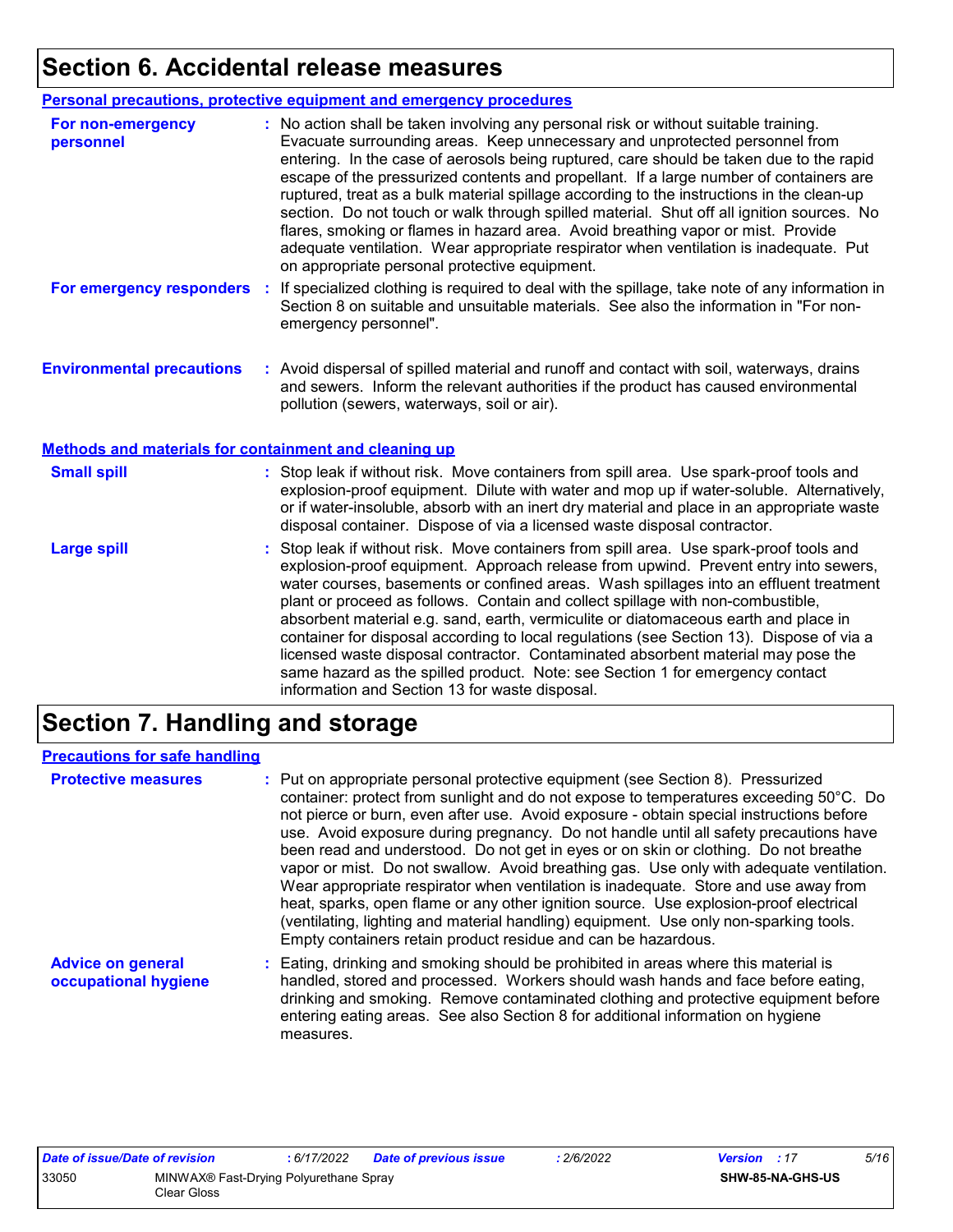### **Section 7. Handling and storage**

### **including any incompatibilities**

**Conditions for safe storage,** : Store in accordance with local regulations. Store away from direct sunlight in a dry, cool and well-ventilated area, away from incompatible materials (see Section 10) and food and drink. Protect from sunlight. Store locked up. Eliminate all ignition sources. Use appropriate containment to avoid environmental contamination. See Section 10 for incompatible materials before handling or use.

### **Section 8. Exposure controls/personal protection**

#### **Control parameters**

**Occupational exposure limits (OSHA United States)**

| <b>Ingredient name</b>                                                                                                     | CAS#                                               | <b>Exposure limits</b>                                                                                                                                                                                                                                                                                                                                                                                                                                                                         |
|----------------------------------------------------------------------------------------------------------------------------|----------------------------------------------------|------------------------------------------------------------------------------------------------------------------------------------------------------------------------------------------------------------------------------------------------------------------------------------------------------------------------------------------------------------------------------------------------------------------------------------------------------------------------------------------------|
| Acetone                                                                                                                    | 67-64-1                                            | ACGIH TLV (United States, 1/2021).<br>TWA: 250 ppm 8 hours.<br>STEL: 500 ppm 15 minutes.<br>NIOSH REL (United States, 10/2020).<br>TWA: 250 ppm 10 hours.<br>TWA: 590 mg/m <sup>3</sup> 10 hours.<br>OSHA PEL (United States, 5/2018).<br>TWA: 1000 ppm 8 hours.<br>TWA: 2400 mg/m <sup>3</sup> 8 hours.                                                                                                                                                                                       |
| Light Aliphatic Hydrocarbon                                                                                                | 64742-47-8                                         | ACGIH TLV (United States, 1/2021).<br>Absorbed through skin.<br>TWA: 200 mg/m <sup>3</sup> , (as total hydrocarbon<br>vapor) 8 hours.                                                                                                                                                                                                                                                                                                                                                          |
| Propane                                                                                                                    | 74-98-6                                            | NIOSH REL (United States, 10/2020).<br>TWA: 1000 ppm 10 hours.<br>TWA: 1800 mg/m <sup>3</sup> 10 hours.<br>OSHA PEL (United States, 5/2018).<br>TWA: 1000 ppm 8 hours.<br>TWA: 1800 mg/m <sup>3</sup> 8 hours.<br>ACGIH TLV (United States, 1/2021). Oxygen<br>Depletion [Asphyxiant]. Explosive potential.                                                                                                                                                                                    |
| <b>Butane</b>                                                                                                              | 106-97-8                                           | NIOSH REL (United States, 10/2020).<br>TWA: 800 ppm 10 hours.<br>TWA: 1900 mg/m <sup>3</sup> 10 hours.<br>ACGIH TLV (United States, 1/2021).<br><b>Explosive potential.</b><br>STEL: 1000 ppm 15 minutes.                                                                                                                                                                                                                                                                                      |
| Light Aliphatic Hydrocarbon Solvent<br>Light Aliphatic Hydrocarbon Solvent<br>Lt. Aliphatic Hydrocarbon Solvent<br>Heptane | 64742-49-0<br>68410-97-9<br>64742-89-8<br>142-82-5 | None.<br>None.<br>None.<br>ACGIH TLV (United States, 1/2021).<br>TWA: 400 ppm 8 hours.<br>TWA: 1640 mg/m <sup>3</sup> 8 hours.<br>STEL: 500 ppm 15 minutes.<br>STEL: 2050 mg/m <sup>3</sup> 15 minutes.<br>NIOSH REL (United States, 10/2020).<br>TWA: 85 ppm 10 hours.<br>TWA: 350 mg/m <sup>3</sup> 10 hours.<br>CEIL: 440 ppm 15 minutes.<br>CEIL: 1800 mg/m <sup>3</sup> 15 minutes.<br>OSHA PEL (United States, 5/2018).<br>TWA: 500 ppm 8 hours.<br>TWA: 2000 mg/m <sup>3</sup> 8 hours. |

#### **Occupational exposure limits (Canada)**

| Date of issue/Date of revision |                                                       | : 6/17/2022 | Date of previous issue | 2/6/2022 | <b>Version</b> : 17 | 6/16 |
|--------------------------------|-------------------------------------------------------|-------------|------------------------|----------|---------------------|------|
| 33050                          | MINWAX® Fast-Drying Polyurethane Spray<br>Clear Gloss |             |                        |          | SHW-85-NA-GHS-US    |      |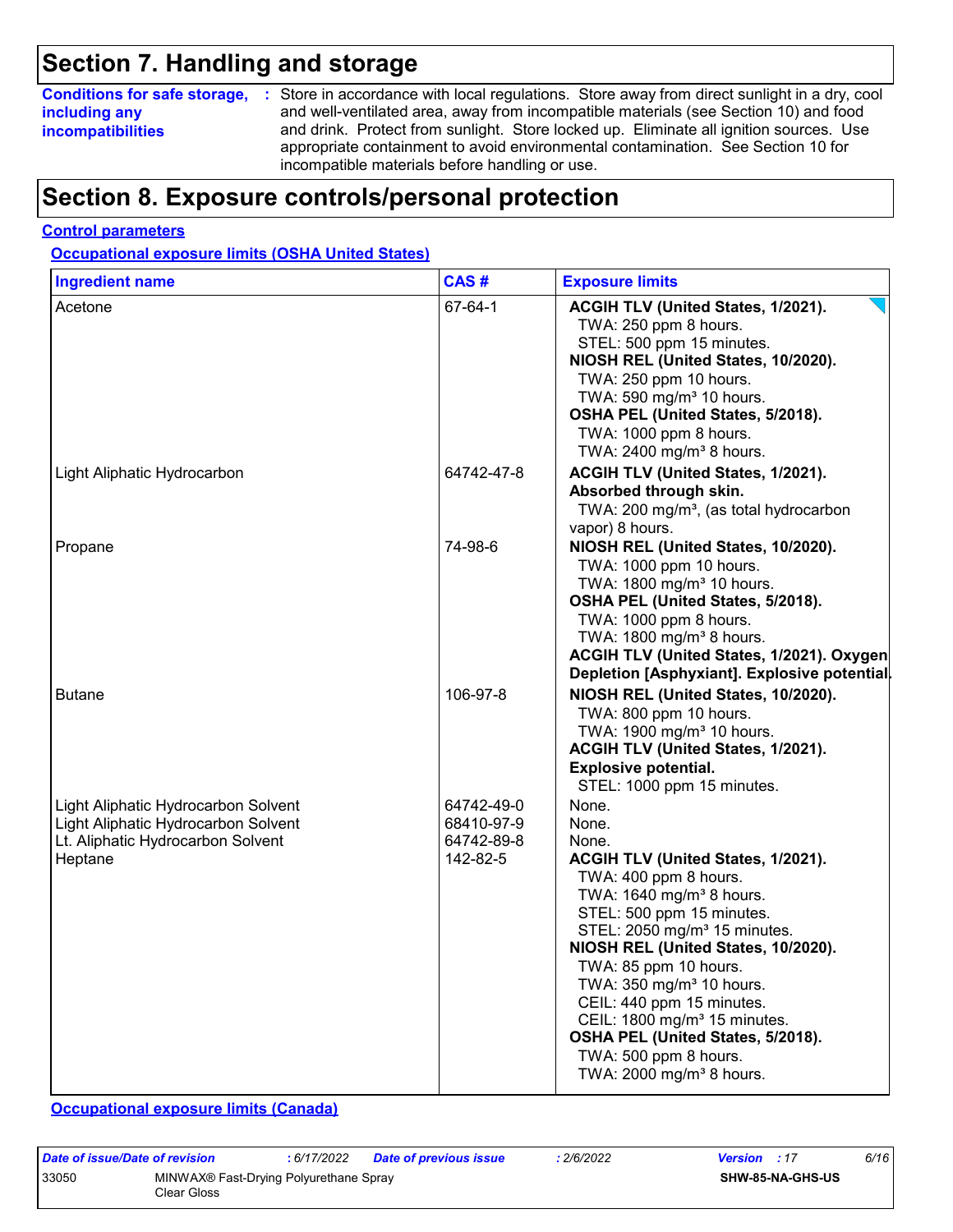| <b>Ingredient name</b>                            | CAS#       | <b>Exposure limits</b>                                                                                                                                                                                                                                                                                                                                                                                                                                                                                                                                                                                                                                                                                                                     |
|---------------------------------------------------|------------|--------------------------------------------------------------------------------------------------------------------------------------------------------------------------------------------------------------------------------------------------------------------------------------------------------------------------------------------------------------------------------------------------------------------------------------------------------------------------------------------------------------------------------------------------------------------------------------------------------------------------------------------------------------------------------------------------------------------------------------------|
| acetone                                           | 67-64-1    | CA Alberta Provincial (Canada, 6/2018).<br>8 hrs OEL: 1200 mg/m <sup>3</sup> 8 hours.<br>15 min OEL: 1800 mg/m <sup>3</sup> 15 minutes.<br>8 hrs OEL: 500 ppm 8 hours.<br>15 min OEL: 750 ppm 15 minutes.<br><b>CA British Columbia Provincial (Canada,</b><br>$6/2021$ ).<br>TWA: 250 ppm 8 hours.<br>STEL: 500 ppm 15 minutes.<br>CA Ontario Provincial (Canada, 6/2019).<br>TWA: 250 ppm 8 hours.<br>STEL: 500 ppm 15 minutes.<br>CA Quebec Provincial (Canada, 6/2021).<br>TWAEV: 500 ppm 8 hours.<br>TWAEV: 1190 mg/m <sup>3</sup> 8 hours.<br>STEV: 1000 ppm 15 minutes.<br>STEV: 2380 mg/m <sup>3</sup> 15 minutes.<br><b>CA Saskatchewan Provincial (Canada,</b><br>7/2013).<br>STEL: 750 ppm 15 minutes.<br>TWA: 500 ppm 8 hours. |
| Petroleum refining, hydrotreated light distillate | 64742-47-8 | <b>CA British Columbia Provincial (Canada,</b><br>6/2021). Absorbed through skin.<br>TWA: 200 mg/m <sup>3</sup> , (as total hydrocarbon<br>vapour) 8 hours.<br>CA Alberta Provincial (Canada, 6/2018).<br>Absorbed through skin.<br>8 hrs OEL: 200 mg/m <sup>3</sup> , (as total hydrocarbon<br>vapour) 8 hours.<br>CA Ontario Provincial (Canada, 6/2019).<br>Absorbed through skin.<br>TWA: 200 mg/m <sup>3</sup> , (as total hydrocarbon<br>vapour) 8 hours.                                                                                                                                                                                                                                                                            |
| Normal propane                                    | 74-98-6    | CA Alberta Provincial (Canada, 6/2018).<br>8 hrs OEL: 1000 ppm 8 hours.<br>CA Quebec Provincial (Canada, 6/2021).<br>TWAEV: 1000 ppm 8 hours.<br>TWAEV: 1800 mg/m <sup>3</sup> 8 hours.<br><b>CA Saskatchewan Provincial (Canada,</b><br>7/2013).<br>STEL: 1250 ppm 15 minutes.<br>TWA: 1000 ppm 8 hours.<br><b>CA British Columbia Provincial (Canada,</b><br>6/2021). Oxygen Depletion [Asphyxiant].<br><b>Explosive potential.</b>                                                                                                                                                                                                                                                                                                      |
| <b>Butane</b>                                     | 106-97-8   | CA Ontario Provincial (Canada, 6/2019).<br><b>Oxygen Depletion [Asphyxiant]. Explosive</b><br>potential.<br>CA Alberta Provincial (Canada, 6/2018).<br>8 hrs OEL: 1000 ppm 8 hours.<br>CA Quebec Provincial (Canada, 6/2021).<br>TWAEV: 800 ppm 8 hours.<br>TWAEV: 1900 mg/m <sup>3</sup> 8 hours.<br><b>CA Saskatchewan Provincial (Canada,</b>                                                                                                                                                                                                                                                                                                                                                                                           |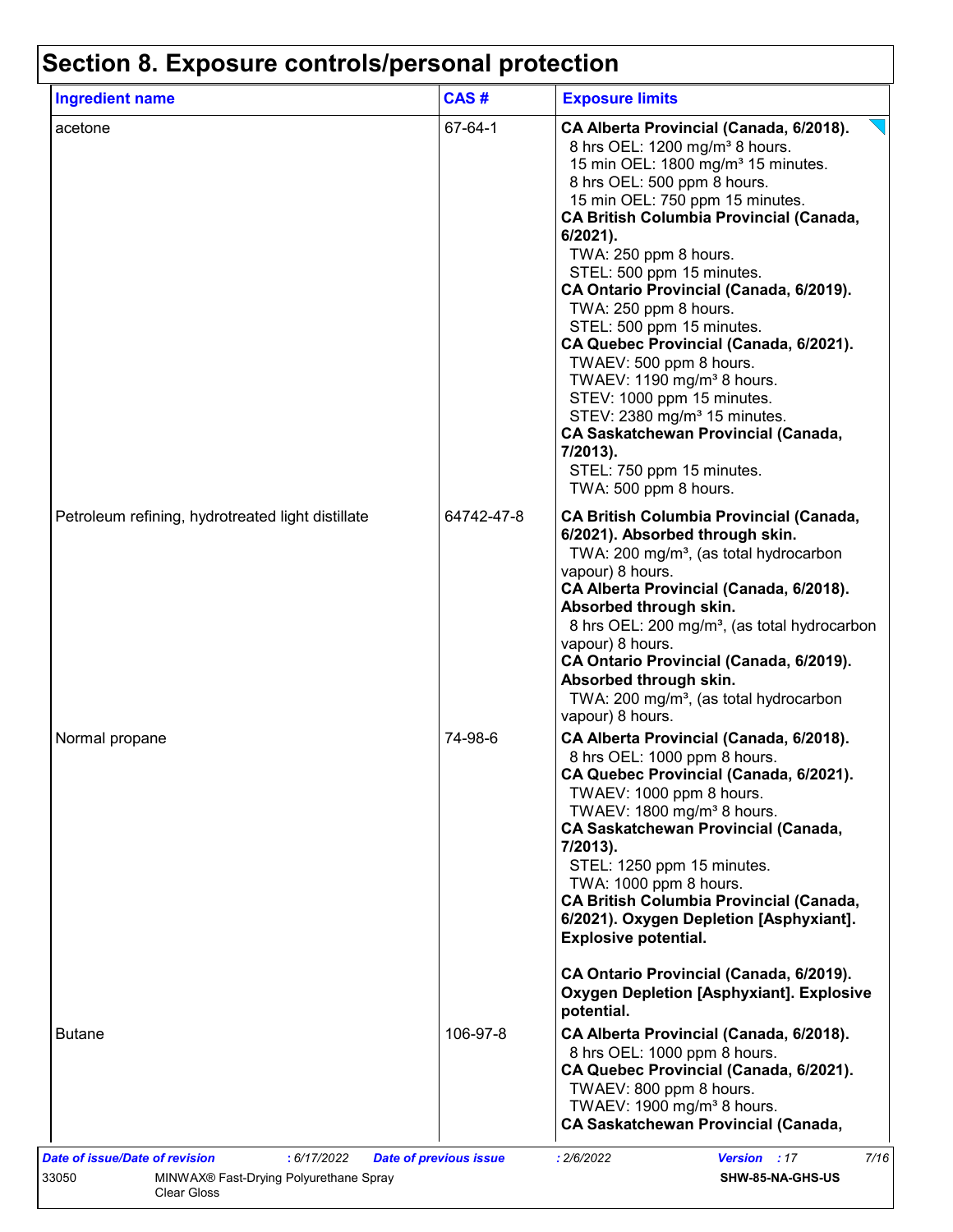# **Section 8. Exposure controls/personal protection**

|  | 7/2013).<br>STEL: 1250 ppm 15 minutes.<br>TWA: 1000 ppm 8 hours.<br><b>CA British Columbia Provincial (Canada,</b><br>6/2021). Explosive potential.<br>STEL: 1000 ppm 15 minutes.<br>CA Ontario Provincial (Canada, 6/2019).<br><b>Explosive potential.</b><br>STEL: 1000 ppm 15 minutes. |
|--|-------------------------------------------------------------------------------------------------------------------------------------------------------------------------------------------------------------------------------------------------------------------------------------------|
|--|-------------------------------------------------------------------------------------------------------------------------------------------------------------------------------------------------------------------------------------------------------------------------------------------|

#### **Occupational exposure limits (Mexico)**

|                             | CAS#       | <b>Exposure limits</b>                                                                                                                |
|-----------------------------|------------|---------------------------------------------------------------------------------------------------------------------------------------|
| Acetone                     | 67-64-1    | NOM-010-STPS-2014 (Mexico, 4/2016).<br>TWA: 500 ppm 8 hours.<br>STEL: 750 ppm 15 minutes.                                             |
| Light Aliphatic Hydrocarbon | 64742-47-8 | ACGIH TLV (United States, 1/2021).<br>Absorbed through skin.<br>TWA: 200 mg/m <sup>3</sup> , (as total hydrocarbon<br>vapor) 8 hours. |
| Propane                     | 74-98-6    | NOM-010-STPS-2014 (Mexico, 4/2016).<br>TWA: 1000 ppm 8 hours.                                                                         |
| <b>Butane</b>               | 106-97-8   | NOM-010-STPS-2014 (Mexico, 4/2016).<br>TWA: 1000 ppm 8 hours.                                                                         |

| <b>Appropriate engineering</b><br><b>controls</b> | : Use only with adequate ventilation. Use process enclosures, local exhaust ventilation or<br>other engineering controls to keep worker exposure to airborne contaminants below any<br>recommended or statutory limits. The engineering controls also need to keep gas,<br>vapor or dust concentrations below any lower explosive limits. Use explosion-proof<br>ventilation equipment.                                                                                                                                                                                                                                |
|---------------------------------------------------|------------------------------------------------------------------------------------------------------------------------------------------------------------------------------------------------------------------------------------------------------------------------------------------------------------------------------------------------------------------------------------------------------------------------------------------------------------------------------------------------------------------------------------------------------------------------------------------------------------------------|
| <b>Environmental exposure</b><br><b>controls</b>  | Emissions from ventilation or work process equipment should be checked to ensure<br>they comply with the requirements of environmental protection legislation. In some<br>cases, fume scrubbers, filters or engineering modifications to the process equipment<br>will be necessary to reduce emissions to acceptable levels.                                                                                                                                                                                                                                                                                          |
| <b>Individual protection measures</b>             |                                                                                                                                                                                                                                                                                                                                                                                                                                                                                                                                                                                                                        |
| <b>Hygiene measures</b>                           | : Wash hands, forearms and face thoroughly after handling chemical products, before<br>eating, smoking and using the lavatory and at the end of the working period.<br>Appropriate techniques should be used to remove potentially contaminated clothing.<br>Wash contaminated clothing before reusing. Ensure that eyewash stations and safety<br>showers are close to the workstation location.                                                                                                                                                                                                                      |
| <b>Eye/face protection</b>                        | : Safety eyewear complying with an approved standard should be used when a risk<br>assessment indicates this is necessary to avoid exposure to liquid splashes, mists,<br>gases or dusts. If contact is possible, the following protection should be worn, unless<br>the assessment indicates a higher degree of protection: chemical splash goggles.                                                                                                                                                                                                                                                                  |
| <b>Skin protection</b>                            |                                                                                                                                                                                                                                                                                                                                                                                                                                                                                                                                                                                                                        |
| <b>Hand protection</b>                            | : Chemical-resistant, impervious gloves complying with an approved standard should be<br>worn at all times when handling chemical products if a risk assessment indicates this is<br>necessary. Considering the parameters specified by the glove manufacturer, check<br>during use that the gloves are still retaining their protective properties. It should be<br>noted that the time to breakthrough for any glove material may be different for different<br>glove manufacturers. In the case of mixtures, consisting of several substances, the<br>protection time of the gloves cannot be accurately estimated. |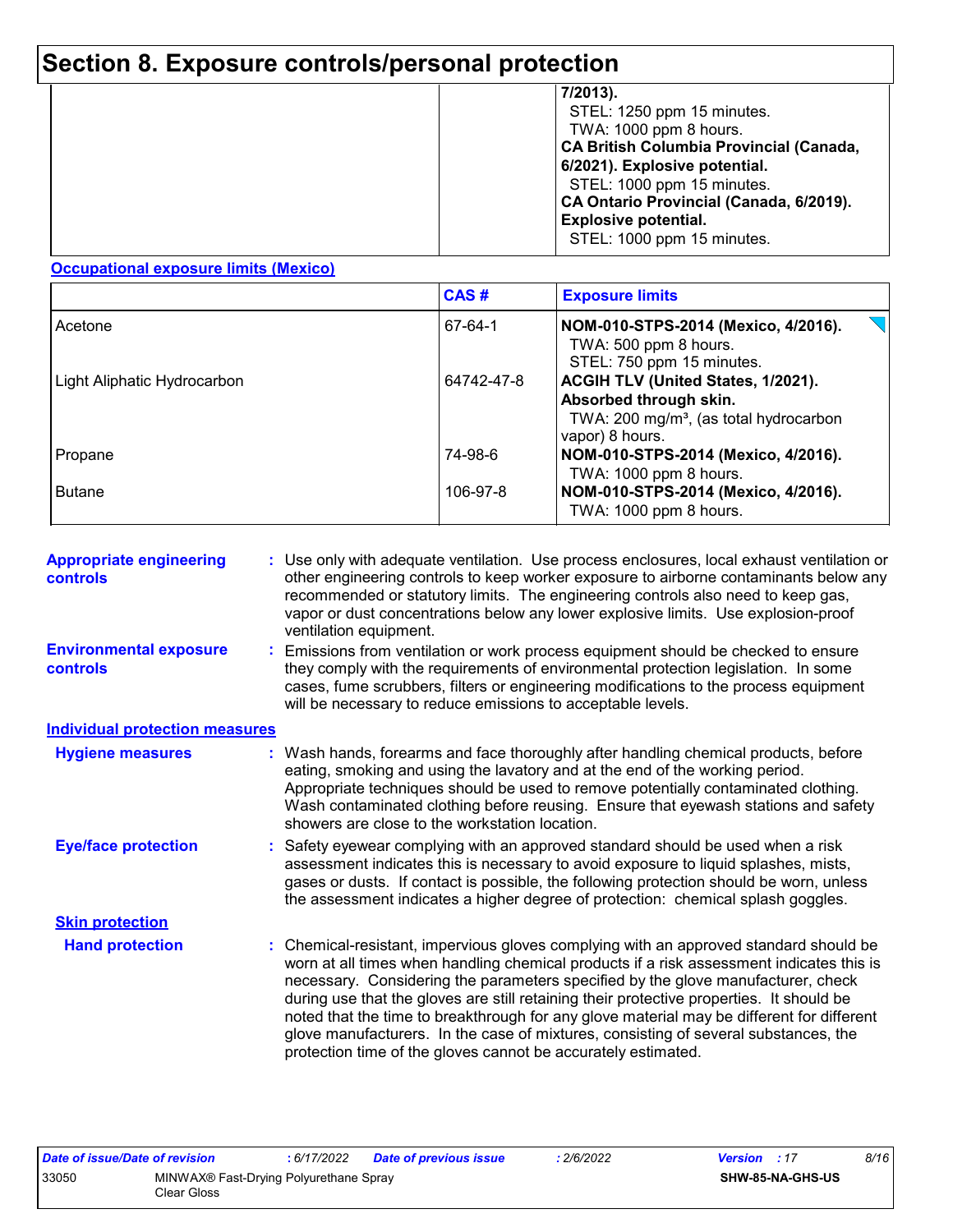# **Section 8. Exposure controls/personal protection**

| <b>Body protection</b>        | : Personal protective equipment for the body should be selected based on the task being<br>performed and the risks involved and should be approved by a specialist before<br>handling this product. When there is a risk of ignition from static electricity, wear anti-<br>static protective clothing. For the greatest protection from static discharges, clothing<br>should include anti-static overalls, boots and gloves. |
|-------------------------------|--------------------------------------------------------------------------------------------------------------------------------------------------------------------------------------------------------------------------------------------------------------------------------------------------------------------------------------------------------------------------------------------------------------------------------|
| <b>Other skin protection</b>  | : Appropriate footwear and any additional skin protection measures should be selected<br>based on the task being performed and the risks involved and should be approved by a<br>specialist before handling this product.                                                                                                                                                                                                      |
| <b>Respiratory protection</b> | : Based on the hazard and potential for exposure, select a respirator that meets the<br>appropriate standard or certification. Respirators must be used according to a<br>respiratory protection program to ensure proper fitting, training, and other important<br>aspects of use.                                                                                                                                            |

### **Section 9. Physical and chemical properties**

The conditions of measurement of all properties are at standard temperature and pressure unless otherwise indicated.

| <b>Appearance</b>                                                 |    |                                                                                 |
|-------------------------------------------------------------------|----|---------------------------------------------------------------------------------|
| <b>Physical state</b>                                             |    | $:$ Liquid.                                                                     |
| <b>Color</b>                                                      |    | Not available.                                                                  |
| <b>Odor</b>                                                       |    | Not available.                                                                  |
| <b>Odor threshold</b>                                             |    | Not available.                                                                  |
| pH                                                                |    | : 7                                                                             |
| <b>Melting point/freezing point</b>                               |    | : Not available.                                                                |
| <b>Boiling point, initial boiling</b><br>point, and boiling range |    | : Not available.                                                                |
| <b>Flash point</b>                                                |    | : Closed cup: -29 $^{\circ}$ C (-20.2 $^{\circ}$ F) [Pensky-Martens Closed Cup] |
| <b>Evaporation rate</b>                                           |    | $: 5.6$ (butyl acetate = 1)                                                     |
| <b>Flammability</b>                                               |    | : Not available.                                                                |
| Lower and upper explosion<br>limit/flammability limit             |    | $:$ Lower: $0.9\%$<br>Upper: 12.8%                                              |
| <b>Vapor pressure</b>                                             |    | : 101.3 kPa (760 mm Hg)                                                         |
| <b>Relative vapor density</b>                                     |    | : $1.55$ [Air = 1]                                                              |
| <b>Relative density</b>                                           |    | : 0.7                                                                           |
| <b>Solubility</b>                                                 |    | : Not available.                                                                |
| <b>Partition coefficient: n-</b><br>octanol/water                 |    | : Not applicable.                                                               |
| <b>Auto-ignition temperature</b>                                  |    | $:$ Not available.                                                              |
| <b>Decomposition temperature</b>                                  | ÷. | Not available.                                                                  |
| <b>Viscosity</b>                                                  |    | Kinematic (40°C (104°F)): <20.5 mm <sup>2</sup> /s (<20.5 cSt)                  |
| <b>Molecular weight</b>                                           |    | Not applicable.                                                                 |
| <b>Aerosol product</b>                                            |    |                                                                                 |
| <b>Type of aerosol</b>                                            |    | : Spray                                                                         |
| <b>Heat of combustion</b>                                         |    | : $32.279$ kJ/g                                                                 |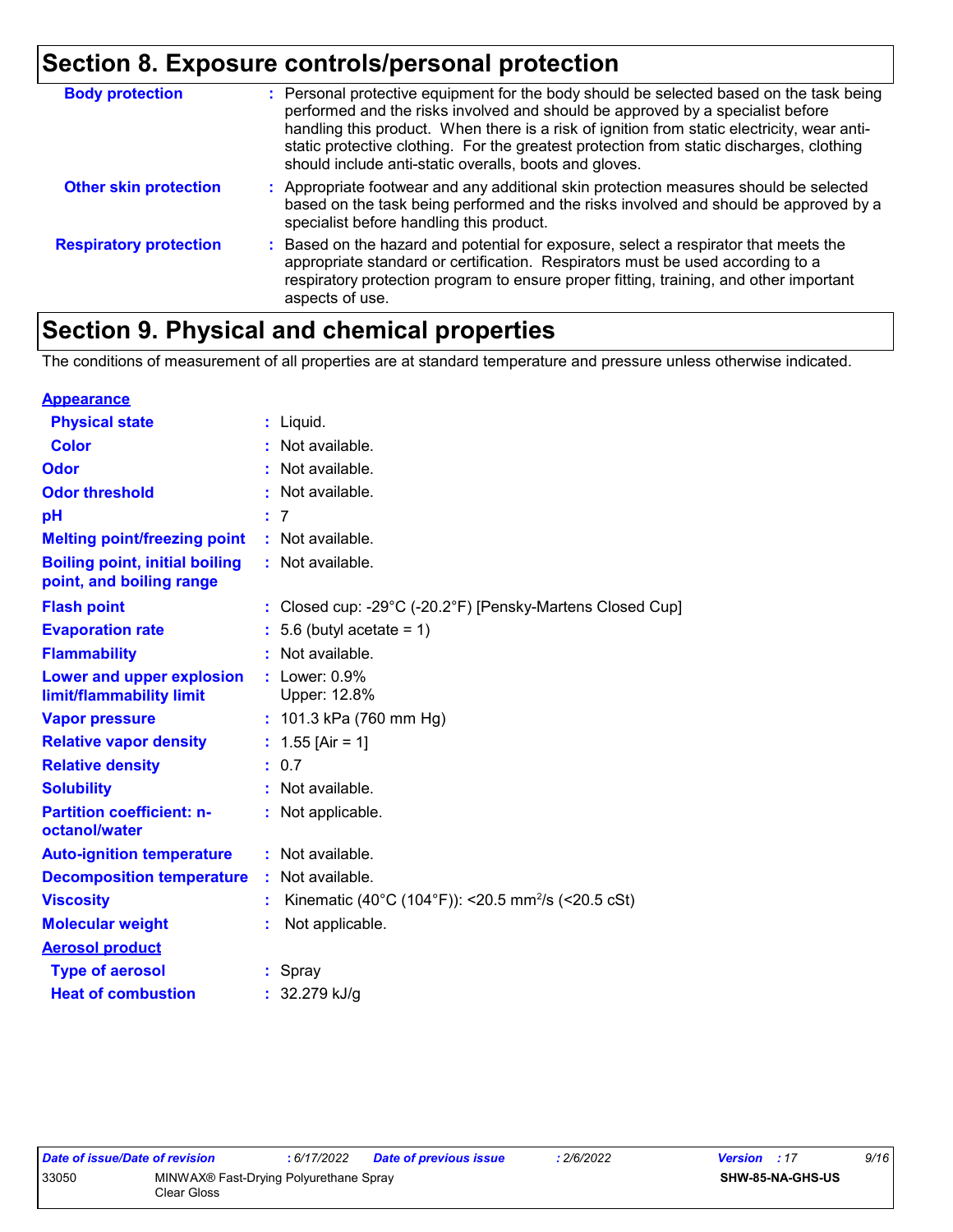### **Section 10. Stability and reactivity**

| <b>Reactivity</b>                            | : No specific test data related to reactivity available for this product or its ingredients.              |
|----------------------------------------------|-----------------------------------------------------------------------------------------------------------|
| <b>Chemical stability</b>                    | : The product is stable.                                                                                  |
| <b>Possibility of hazardous</b><br>reactions | : Under normal conditions of storage and use, hazardous reactions will not occur.                         |
| <b>Conditions to avoid</b>                   | : Avoid all possible sources of ignition (spark or flame).                                                |
| <b>Incompatible materials</b>                | : No specific data.                                                                                       |
| <b>Hazardous decomposition</b><br>products   | : Under normal conditions of storage and use, hazardous decomposition products should<br>not be produced. |

### **Section 11. Toxicological information**

#### **Information on toxicological effects**

#### **Acute toxicity**

| <b>Product/ingredient name</b>                                     | <b>Result</b>                                          | <b>Species</b>    | <b>Dose</b>                                           | <b>Exposure</b>     |
|--------------------------------------------------------------------|--------------------------------------------------------|-------------------|-------------------------------------------------------|---------------------|
| Acetone<br><b>Butane</b><br>Light Aliphatic Hydrocarbon<br>Solvent | LD50 Oral<br><b>LC50 Inhalation Vapor</b><br>LD50 Oral | Rat<br>Rat<br>Rat | 5800 mg/kg<br>658000 mg/m <sup>3</sup><br>$5.17$ g/kg | 14 hours            |
| Heptane                                                            | LC50 Inhalation Gas.<br><b>LC50 Inhalation Vapor</b>   | Rat<br>Rat        | 48000 ppm<br>$103$ g/m <sup>3</sup>                   | 14 hours<br>4 hours |

#### **Irritation/Corrosion**

| <b>Product/ingredient name</b> | <b>Result</b>            | <b>Species</b> | <b>Score</b> | <b>Exposure</b> | <b>Observation</b>       |
|--------------------------------|--------------------------|----------------|--------------|-----------------|--------------------------|
| Acetone                        | Eyes - Mild irritant     | Human          |              | 186300 ppm      | -                        |
|                                | Eyes - Mild irritant     | Rabbit         |              | $10$ uL         |                          |
|                                | Eyes - Moderate irritant | Rabbit         |              | 24 hours 20     | $\overline{\phantom{a}}$ |
|                                |                          |                |              | mg              |                          |
|                                | Eyes - Severe irritant   | Rabbit         |              | $20 \text{ mg}$ |                          |
|                                | Skin - Mild irritant     | Rabbit         |              | 24 hours 500    |                          |
|                                |                          |                |              | mg              |                          |
|                                | Skin - Mild irritant     | Rabbit         |              | 395 mg          | ٠                        |

#### **Sensitization**

Not available.

#### **Mutagenicity**

Not available.

#### **Carcinogenicity**

Not available.

#### **Reproductive toxicity**

Not available.

#### **Teratogenicity**

Not available.

**Specific target organ toxicity (single exposure)**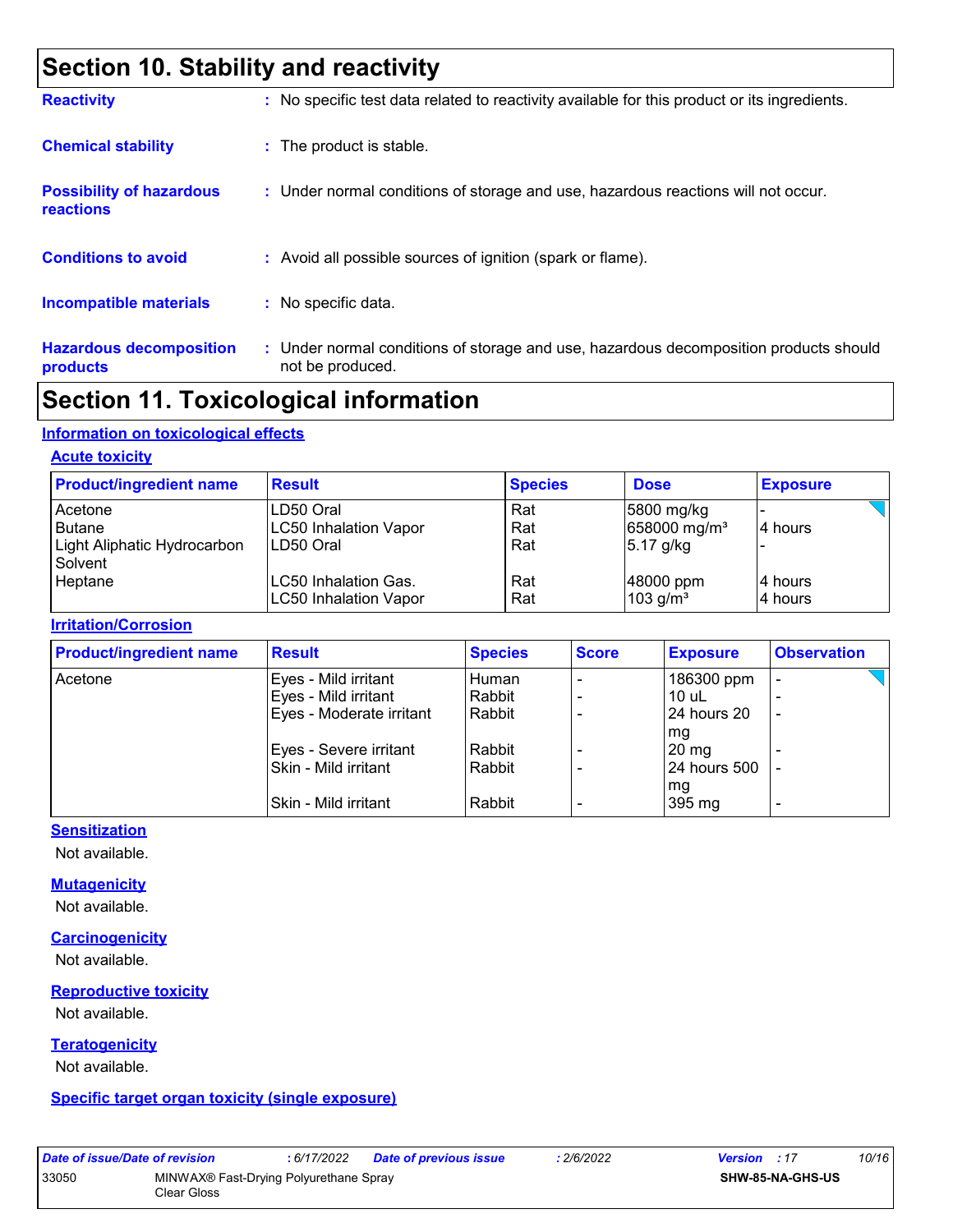# **Section 11. Toxicological information**

| <b>Name</b>                         | <b>Category</b> | <b>Route of</b><br>exposure | <b>Target organs</b>            |
|-------------------------------------|-----------------|-----------------------------|---------------------------------|
| Acetone                             | Category 3      |                             | Respiratory tract<br>irritation |
|                                     | Category 3      |                             | Narcotic effects                |
| Light Aliphatic Hydrocarbon         | Category 3      |                             | Respiratory tract<br>irritation |
|                                     | Category 3      |                             | Narcotic effects                |
| Propane                             | Category 3      |                             | Respiratory tract<br>irritation |
|                                     | Category 3      |                             | Narcotic effects                |
| <b>Butane</b>                       | Category 3      |                             | Respiratory tract<br>irritation |
|                                     | Category 3      |                             | Narcotic effects                |
| Light Aliphatic Hydrocarbon Solvent | Category 3      |                             | Respiratory tract<br>irritation |
|                                     | Category 3      |                             | Narcotic effects                |
| Light Aliphatic Hydrocarbon Solvent | Category 3      |                             | Respiratory tract<br>irritation |
|                                     | Category 3      |                             | Narcotic effects                |
| Lt. Aliphatic Hydrocarbon Solvent   | Category 3      |                             | Respiratory tract<br>irritation |
|                                     | Category 3      |                             | Narcotic effects                |
| Heptane                             | Category 3      |                             | Respiratory tract<br>irritation |
|                                     | Category 3      |                             | Narcotic effects                |

#### **Specific target organ toxicity (repeated exposure)**

| <b>Name</b>                         | <b>Category</b> | <b>Route of</b><br>exposure | <b>Target organs</b> |
|-------------------------------------|-----------------|-----------------------------|----------------------|
| Acetone                             | Category 2      |                             |                      |
| Light Aliphatic Hydrocarbon         | Category 2      |                             |                      |
| Propane                             | Category 2      |                             | -                    |
| <b>Butane</b>                       | Category 2      |                             | -                    |
| Light Aliphatic Hydrocarbon Solvent | Category 2      |                             |                      |
| Light Aliphatic Hydrocarbon Solvent | Category 2      |                             | -                    |
| Lt. Aliphatic Hydrocarbon Solvent   | Category 2      |                             | -                    |
| Heptane                             | Category 2      |                             | ۰                    |

#### **Aspiration hazard**

| <b>Name</b>                         | <b>Result</b>                         |
|-------------------------------------|---------------------------------------|
| Light Aliphatic Hydrocarbon         | <b>ASPIRATION HAZARD - Category 1</b> |
| Propane                             | <b>ASPIRATION HAZARD - Category 1</b> |
| Butane                              | <b>ASPIRATION HAZARD - Category 1</b> |
| Light Aliphatic Hydrocarbon Solvent | <b>ASPIRATION HAZARD - Category 1</b> |
| Light Aliphatic Hydrocarbon Solvent | <b>ASPIRATION HAZARD - Category 1</b> |
| Lt. Aliphatic Hydrocarbon Solvent   | <b>ASPIRATION HAZARD - Category 1</b> |
| Heptane                             | <b>ASPIRATION HAZARD - Category 1</b> |

#### **Information on the likely :** Not available.

**routes of exposure**

#### **Potential acute health effects**

**Eye contact :** Causes serious eye irritation.

**Inhalation <b>:** Can cause central nervous system (CNS) depression. May cause drowsiness or dizziness. May cause respiratory irritation.

| Date of issue/Date of revision |                                                       | : 6/17/2022 | <b>Date of previous issue</b> | : 2/6/2022 | <b>Version</b> : 17 |                         | 11/16 |
|--------------------------------|-------------------------------------------------------|-------------|-------------------------------|------------|---------------------|-------------------------|-------|
| 33050                          | MINWAX® Fast-Drying Polyurethane Spray<br>Clear Gloss |             |                               |            |                     | <b>SHW-85-NA-GHS-US</b> |       |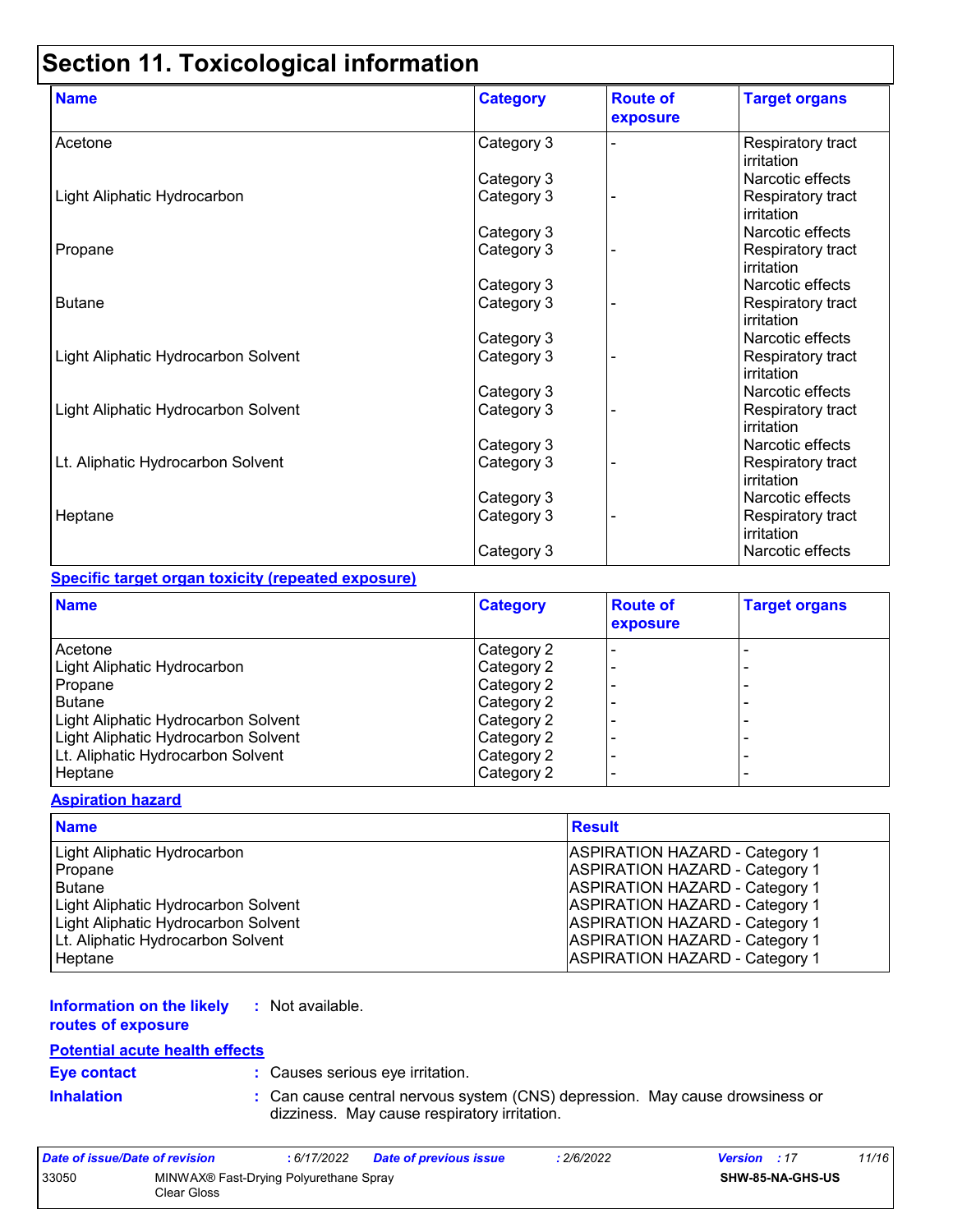#### **Section 11. Toxicological information** Not available. Can cause central nervous system (CNS) depression. May be fatal if swallowed and enters airways. **Ingestion : Skin contact :** No known significant effects or critical hazards. **General :** May cause damage to organs through prolonged or repeated exposure. **Carcinogenicity :** No known significant effects or critical hazards. **Mutagenicity :** No known significant effects or critical hazards. **Teratogenicity :** Suspected of damaging the unborn child. **Developmental effects :** No known significant effects or critical hazards. **Fertility effects :** Suspected of damaging fertility. **Symptoms related to the physical, chemical and toxicological characteristics Skin contact Ingestion Inhalation Conservent Conserverse symptoms may include the following:** respiratory tract irritation coughing nausea or vomiting headache drowsiness/fatigue dizziness/vertigo unconsciousness reduced fetal weight increase in fetal deaths skeletal malformations Adverse symptoms may include the following: **:** nausea or vomiting reduced fetal weight increase in fetal deaths skeletal malformations Adverse symptoms may include the following: **:** reduced fetal weight increase in fetal deaths skeletal malformations **Eye contact :** Adverse symptoms may include the following: pain or irritation watering redness **Potential chronic health effects Delayed and immediate effects and also chronic effects from short and long term exposure Numerical measures of toxicity Acute toxicity estimates Potential immediate effects :** Not available. **Short term exposure Potential delayed effects :** Not available. **Potential immediate effects :** Not available. **Long term exposure Potential delayed effects :** Not available.

Not available.

*Date of issue/Date of revision* **:** *6/17/2022 Date of previous issue : 2/6/2022 Version : 17 12/16* 33050 MINWAX® Fast-Drying Polyurethane Spray Clear Gloss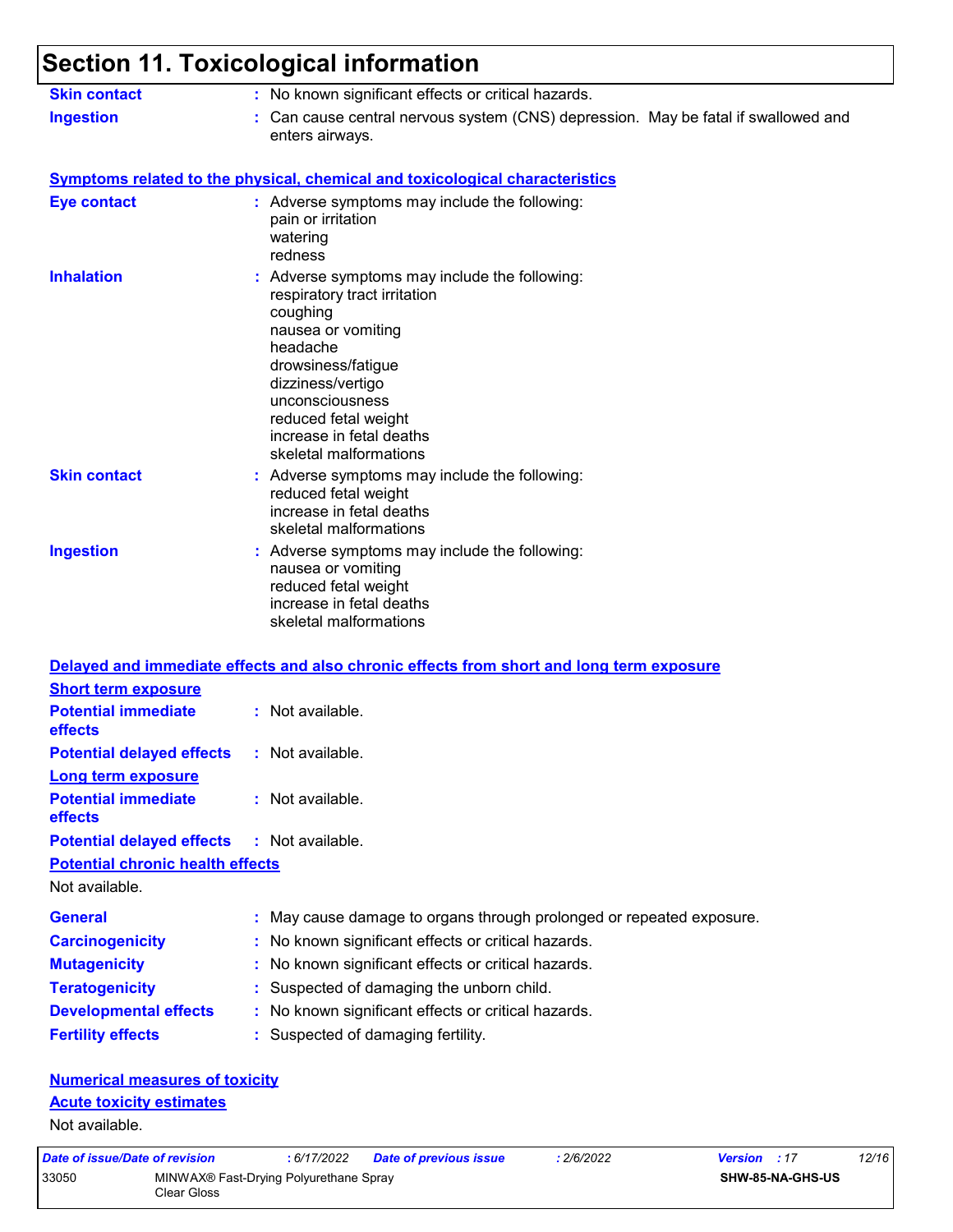### **Section 12. Ecological information**

#### **Toxicity**

| <b>Product/ingredient name</b>       | <b>Result</b>                        | <b>Species</b>                             | <b>Exposure</b> |
|--------------------------------------|--------------------------------------|--------------------------------------------|-----------------|
| Acetone                              | Acute EC50 7200000 µg/l Fresh water  | Algae - Selenastrum sp.                    | 96 hours        |
|                                      | Acute LC50 4.42589 ml/L Marine water | Crustaceans - Acartia tonsa -<br>Copepodid | 48 hours        |
|                                      | Acute LC50 7460000 µg/l Fresh water  | Daphnia - Daphnia cucullata                | 48 hours        |
|                                      | Acute LC50 5600 ppm Fresh water      | Fish - Poecilia reticulata                 | 96 hours        |
|                                      | Chronic NOEC 4.95 mg/l Marine water  | Algae - Ulva pertusa                       | 96 hours        |
|                                      | Chronic NOEC 0.016 ml/L Fresh water  | Crustaceans - Daphniidae                   | 21 days         |
|                                      | Chronic NOEC 0.1 ml/L Fresh water    | Daphnia - Daphnia magna -<br>Neonate       | 21 days         |
|                                      | Chronic NOEC 5 µg/l Marine water     | Fish - Gasterosteus aculeatus -<br>Larvae  | 42 days         |
| Light Aliphatic Hydrocarbon          | Acute LC50 2200 µg/l Fresh water     | Fish - Lepomis macrochirus                 | 4 days          |
| Lt. Aliphatic Hydrocarbon<br>Solvent | Acute LC50 >100000 ppm Fresh water   | Fish - Oncorhynchus mykiss                 | 96 hours        |
| Heptane                              | Acute LC50 375000 µg/l Fresh water   | Fish - Oreochromis mossambicus             | 196 hours       |

#### **Persistence and degradability**

| <b>Product/ingredient name</b> | <b>Aquatic half-life</b> | <b>Photolysis</b> | <b>Biodegradability</b> |
|--------------------------------|--------------------------|-------------------|-------------------------|
| Acetone                        |                          |                   | Readily                 |

#### **Bioaccumulative potential**

| <b>Product/ingredient name</b>         | $LogP_{ow}$ | <b>BCF</b> | <b>Potential</b> |
|----------------------------------------|-------------|------------|------------------|
| Light Aliphatic Hydrocarbon<br>Solvent | ٠           | 10 to 2500 | high             |
| Light Aliphatic Hydrocarbon<br>Solvent | ٠           | 10 to 2500 | high             |
| Lt. Aliphatic Hydrocarbon<br>Solvent   | ۰           | 10 to 2500 | high             |
| Heptane                                |             | 552        | high             |

#### **Mobility in soil**

**Soil/water partition coefficient (K**<sub>oc</sub>)

**:** Not available.

**Other adverse effects** : No known significant effects or critical hazards.

### **Section 13. Disposal considerations**

**Disposal methods :**

The generation of waste should be avoided or minimized wherever possible. Disposal of this product, solutions and any by-products should at all times comply with the requirements of environmental protection and waste disposal legislation and any regional local authority requirements. Dispose of surplus and non-recyclable products via a licensed waste disposal contractor. Waste should not be disposed of untreated to the sewer unless fully compliant with the requirements of all authorities with jurisdiction. Waste packaging should be recycled. Incineration or landfill should only be considered when recycling is not feasible. This material and its container must be disposed of in a

| Date of issue/Date of revision |                                                       | : 6/17/2022 | <b>Date of previous issue</b> | : 2/6/2022 | <b>Version</b> : 17 |                         | 13/16 |
|--------------------------------|-------------------------------------------------------|-------------|-------------------------------|------------|---------------------|-------------------------|-------|
| 33050                          | MINWAX® Fast-Drying Polyurethane Spray<br>Clear Gloss |             |                               |            |                     | <b>SHW-85-NA-GHS-US</b> |       |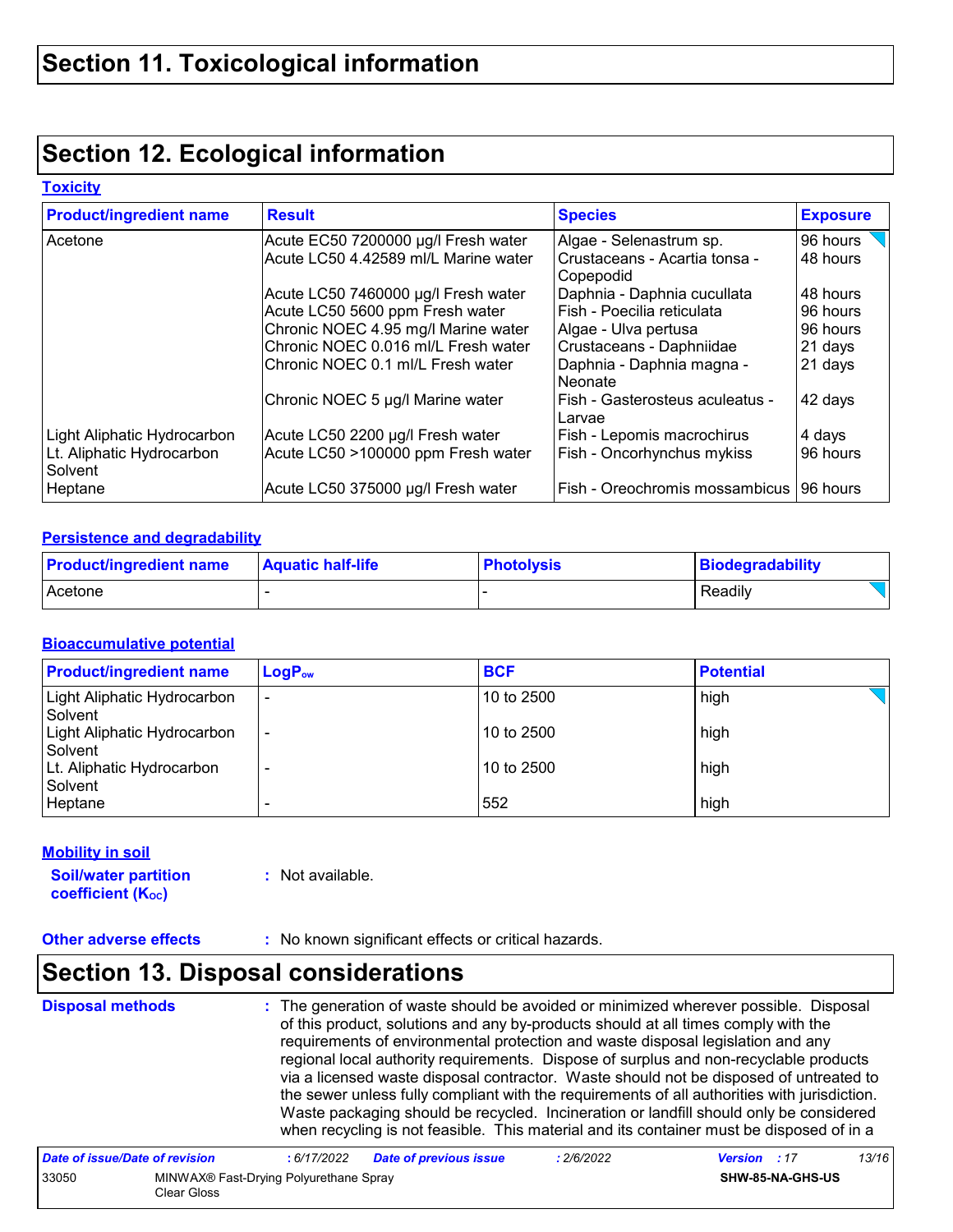### **Section 13. Disposal considerations**

safe way. Empty containers or liners may retain some product residues. Do not puncture or incinerate container.

### **Section 14. Transport information**

|                                       | <b>DOT</b><br><b>Classification</b>                                                                             | <b>TDG</b><br><b>Classification</b>                                                                                                                                                                                                                                                                                                                                                                                                                                                                                                                                                                                                                                                 | <b>Mexico</b><br><b>Classification</b>                                                                          | <b>IATA</b>                                                                                                     | <b>IMDG</b>                                                                                                     |
|---------------------------------------|-----------------------------------------------------------------------------------------------------------------|-------------------------------------------------------------------------------------------------------------------------------------------------------------------------------------------------------------------------------------------------------------------------------------------------------------------------------------------------------------------------------------------------------------------------------------------------------------------------------------------------------------------------------------------------------------------------------------------------------------------------------------------------------------------------------------|-----------------------------------------------------------------------------------------------------------------|-----------------------------------------------------------------------------------------------------------------|-----------------------------------------------------------------------------------------------------------------|
| <b>UN number</b>                      | <b>UN1950</b>                                                                                                   | <b>UN1950</b>                                                                                                                                                                                                                                                                                                                                                                                                                                                                                                                                                                                                                                                                       | <b>UN1950</b>                                                                                                   | <b>UN1950</b>                                                                                                   | <b>UN1950</b>                                                                                                   |
| <b>UN proper</b><br>shipping name     | <b>AEROSOLS</b>                                                                                                 | <b>AEROSOLS</b>                                                                                                                                                                                                                                                                                                                                                                                                                                                                                                                                                                                                                                                                     | <b>AEROSOLS</b>                                                                                                 | AEROSOLS,<br>flammable                                                                                          | <b>AEROSOLS</b>                                                                                                 |
| <b>Transport</b>                      | 2.1                                                                                                             | 2.1                                                                                                                                                                                                                                                                                                                                                                                                                                                                                                                                                                                                                                                                                 | 2.1                                                                                                             | 2.1                                                                                                             | 2.1                                                                                                             |
| hazard class(es)                      |                                                                                                                 |                                                                                                                                                                                                                                                                                                                                                                                                                                                                                                                                                                                                                                                                                     |                                                                                                                 |                                                                                                                 |                                                                                                                 |
| <b>Packing group</b>                  |                                                                                                                 |                                                                                                                                                                                                                                                                                                                                                                                                                                                                                                                                                                                                                                                                                     |                                                                                                                 |                                                                                                                 |                                                                                                                 |
| <b>Environmental</b><br>hazards       | No.                                                                                                             | No.                                                                                                                                                                                                                                                                                                                                                                                                                                                                                                                                                                                                                                                                                 | No.                                                                                                             | No.                                                                                                             | No.                                                                                                             |
| <b>Additional</b><br>information      | Dependent upon<br>container size, this<br>product may ship under<br>the Limited Quantity<br>shipping exception. | Product classified<br>as per the<br>following sections<br>of the<br>Transportation of<br>Dangerous Goods<br>Regulations:<br>2.13-2.17 (Class<br>2).<br>Dependent upon<br>container size, this<br>product may ship under<br>the Limited Quantity<br>shipping exception.                                                                                                                                                                                                                                                                                                                                                                                                              | Dependent upon<br>container size, this<br>product may ship under<br>the Limited Quantity<br>shipping exception. | Dependent upon<br>container size, this<br>product may ship under<br>the Limited Quantity<br>shipping exception. | Dependent upon<br>container size, this<br>product may ship under<br>the Limited Quantity<br>shipping exception. |
| <b>Special precautions for user :</b> |                                                                                                                 | Multi-modal shipping descriptions are provided for informational purposes and do not<br>consider container sizes. The presence of a shipping description for a particular<br>mode of transport (sea, air, etc.), does not indicate that the product is packaged<br>suitably for that mode of transport. All packaging must be reviewed for suitability<br>prior to shipment, and compliance with the applicable regulations is the sole<br>responsibility of the person offering the product for transport. People loading and<br>unloading dangerous goods must be trained on all of the risks deriving from the<br>substances and on all actions in case of emergency situations. |                                                                                                                 |                                                                                                                 |                                                                                                                 |

**Proper shipping name :**

: Not available.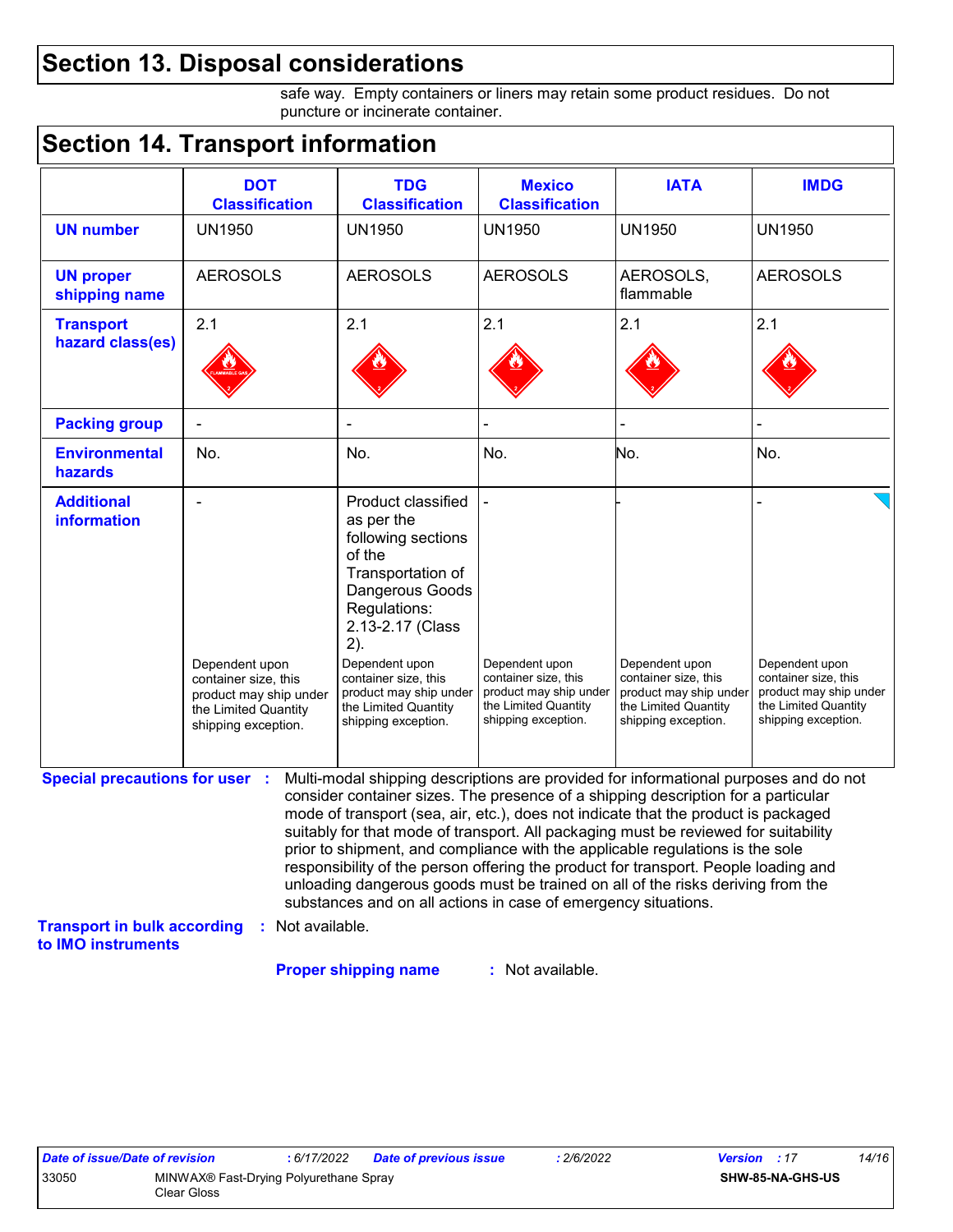### **Section 15. Regulatory information**

#### **SARA 313**

SARA 313 (40 CFR 372.45) supplier notification can be found on the Environmental Data Sheet.

#### **California Prop. 65**

WARNING: This product contains chemicals known to the State of California to cause cancer and birth defects or other reproductive harm.

#### **International regulations**

| <b>International lists</b> | Australia inventory (AllC): Not determined.                  |
|----------------------------|--------------------------------------------------------------|
|                            | China inventory (IECSC): Not determined.                     |
|                            | Japan inventory (CSCL): Not determined.                      |
|                            | Japan inventory (ISHL): Not determined.                      |
|                            | Korea inventory (KECI): Not determined.                      |
|                            | New Zealand Inventory of Chemicals (NZIoC): Not determined.  |
|                            | Philippines inventory (PICCS): Not determined.               |
|                            | Taiwan Chemical Substances Inventory (TCSI): Not determined. |
|                            | Thailand inventory: Not determined.                          |
|                            | Turkey inventory: Not determined.                            |
|                            | Vietnam inventory: Not determined.                           |
|                            |                                                              |

### **Section 16. Other information**

**Hazardous Material Information System (U.S.A.)**



**The customer is responsible for determining the PPE code for this material. For more information on HMIS® Personal Protective Equipment (PPE) codes, consult the HMIS® Implementation Manual.**

**Caution: HMIS® ratings are based on a 0-4 rating scale, with 0 representing minimal hazards or risks, and 4 representing significant hazards or risks. Although HMIS® ratings and the associated label are not required on SDSs or products leaving a facility under 29 CFR 1910.1200, the preparer may choose to provide them. HMIS® ratings are to be used with a fully implemented HMIS® program. HMIS® is a registered trademark and service mark of the American Coatings Association, Inc.**

**Procedure used to derive the classification**

| <b>Classification</b>                                                 | <b>Justification</b>  |
|-----------------------------------------------------------------------|-----------------------|
| FLAMMABLE AEROSOLS - Category 1                                       | On basis of test data |
| <b>GASES UNDER PRESSURE - Compressed gas</b>                          | Calculation method    |
| SERIOUS EYE DAMAGE/ EYE IRRITATION - Category 2A                      | Calculation method    |
| <b>TOXIC TO REPRODUCTION - Category 2</b>                             | Calculation method    |
| SPECIFIC TARGET ORGAN TOXICITY (SINGLE EXPOSURE) (Respiratory tract   | Calculation method    |
| irritation) - Category 3                                              |                       |
| SPECIFIC TARGET ORGAN TOXICITY (SINGLE EXPOSURE) (Narcotic effects) - | Calculation method    |
| Category 3                                                            |                       |
| SPECIFIC TARGET ORGAN TOXICITY (REPEATED EXPOSURE) - Category 2       | Calculation method    |
| <b>ASPIRATION HAZARD - Category 1</b>                                 | Calculation method    |
| <b>History</b>                                                        |                       |

| Date of printing                  | : 6/17/2022 |
|-----------------------------------|-------------|
| Date of issue/Date of<br>revision | : 6/17/2022 |
| Date of previous issue            | : 2/6/2022  |
| <b>Version</b>                    | : 17        |